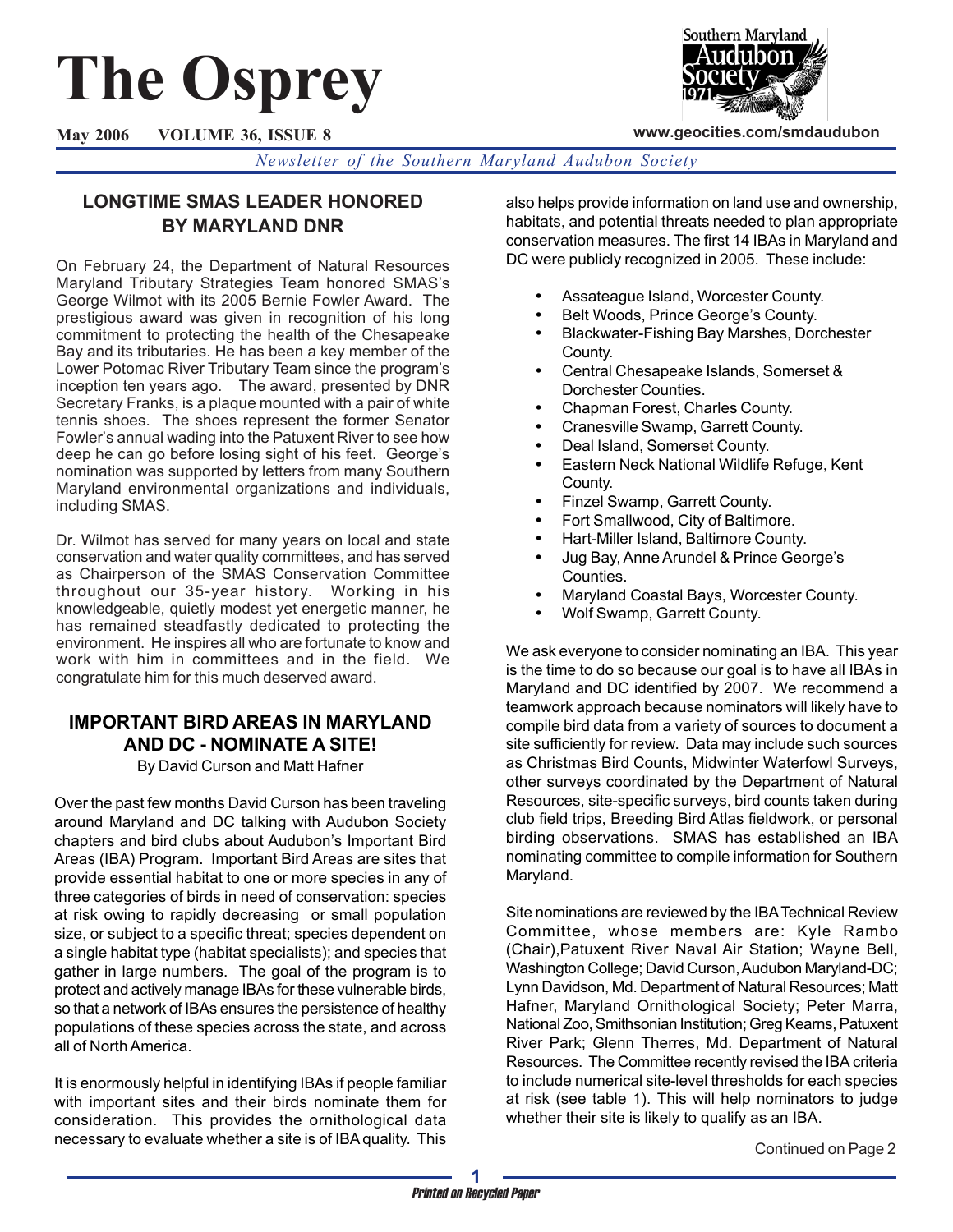| <b>Species</b>                                 | <b>At-risk Category</b><br>(in MD-DC) | <b>Threshold Breeding</b><br>Pairs | <b>Threshold Nonbreeding</b><br>individuals |
|------------------------------------------------|---------------------------------------|------------------------------------|---------------------------------------------|
| American Bittern                               | Severely at risk                      | 2                                  | 6                                           |
| Northern Goshawk                               | Severely at risk                      | 2                                  | B                                           |
| <b>Black Rail</b>                              | Severely at risk                      | $\overline{c}$                     | 6                                           |
| Wilson's Plover                                | Severely at risk                      | 2                                  | 6                                           |
| <b>Piping Plover</b>                           | Severely at risk                      | $\overline{\mathbf{c}}$            | 6                                           |
| <b>Upland Sandpiper</b>                        | Severely at risk                      | $\overline{\mathbf{c}}$            | 30                                          |
| Red Knot                                       | Severely at risk                      | N/A                                | 40                                          |
| Gull-billed Tern                               | Severely at risk                      | 5                                  | 30                                          |
| Royal Tern                                     | Severely at risk                      | 10                                 | B                                           |
| <b>Black Skimmer</b><br>Northern Saw-whet Owl  | Severely at risk<br>Severely at risk  | 5<br>$\overline{2}$                | 30<br>$\overline{B}$                        |
| Olive-sided Flycatcher                         | Severely at risk                      | 3                                  | 9                                           |
| Loggerhead Shrike                              | Severely at risk                      | 3                                  | 9                                           |
| Bewick's Wren (subsp. altus)                   | Severely at risk                      | 3                                  | 9                                           |
| Sedge Wren                                     | Severely at risk                      | $\overline{3}$                     | 9                                           |
| Swainson's Warbler                             | Severely at risk                      | 3                                  | 9                                           |
| Mourning Warbler                               | Severely at risk                      | $\overline{3}$                     | B                                           |
| Henslow's Sparrow                              | Severely at risk                      | 5                                  | 9                                           |
| Pied-billed Grebe                              | Highly at risk                        | 5                                  | $\overline{B}$                              |
| Northern Harrier                               | Highly at risk                        | 5                                  | 15                                          |
| Peregrine Falcon                               | Highly at risk                        | 3                                  | 30                                          |
| Whimbrel                                       | Highly at risk                        | N/A                                | 60                                          |
| Common Tern<br>Least Tern                      | Highly at risk<br>Highly at risk      | 30<br>20                           | 60<br>60                                    |
| Short-eared Owl                                | Highly at risk                        | 3                                  | 15                                          |
| Alder Flycatcher                               | Highly at risk                        | 5                                  | B                                           |
| Golden-winged Warbler                          | Highly at risk                        | 5                                  | 15                                          |
| Nashville Warbler                              | Highly at risk                        | 5                                  | B                                           |
| Blackburnian Warbler                           | Highly at risk                        | 10                                 | B                                           |
| Cerulean Warbler                               | Highly at risk                        | 10                                 | 15                                          |
| Canada Warbler                                 | Highly at risk                        | 10                                 | 30                                          |
| Nelson's Sharp-tailed Sparrow                  | Highly at risk                        | N/A                                | 15                                          |
| Saltmarsh Sharp-tailed Sparrow                 | Highly at risk                        | 10                                 | 15                                          |
| Swamp Sparrow (Coastal Plain subsp.nigrescens) | Highly at risk                        | 10                                 | 30                                          |
| Dickcissel                                     | Highly at risk                        | 5                                  | 30                                          |
| Rusty Blackbird<br>Brown Pelican               | Highly at risk<br>At risk             | N/A<br>40                          | 60<br>B                                     |
| Least Bittern                                  | At risk                               | 5                                  | 15                                          |
| Little Blue Heron                              | At risk                               | 40                                 | 30                                          |
| <b>Brant</b>                                   | At risk                               | N/A                                | 120                                         |
| American Black Duck                            | At risk                               | 20                                 | 240                                         |
| <b>Bald Eagle</b>                              | At risk                               | 10                                 | 60                                          |
| Northern Bobwhite                              | At risk                               | $\overline{20}$                    | 120                                         |
| King Rail                                      | At risk                               | 5                                  | B                                           |
| Sora                                           | At risk                               | 5                                  | B                                           |
| Common Moorhen                                 | At risk                               | 5                                  | 15                                          |
| American Golden Plover                         | At risk                               | N/A                                | 60                                          |
| American Oystercatcher<br>Purple Sandpiper     | At risk<br>At risk                    | 5<br>N/A                           | 15<br>240                                   |
| Buff-breasted Sandpiper                        | At risk                               | N/A                                | 30                                          |
| Short-billed Dowitcher                         | At risk                               | N/A                                | 240                                         |
| American Woodcock                              | At risk                               | 10                                 | 45                                          |
| <b>Black-billed Cuckoo</b>                     | At risk                               | 10                                 | $\overline{30}$                             |
| Common Nighthawk                               | At risk                               | 5                                  | $\overline{B}$                              |
| Chuck-will's-widow                             | At risk                               | 10                                 | 30                                          |
| Whip-poor-will                                 | At risk                               | 10                                 | 30                                          |
| Red-headed Woodpecker                          | At risk                               | 10                                 | 30                                          |
| Willow Flycatcher                              | At risk                               | 20                                 | 60                                          |
| <b>Bank Swallow</b><br>Brown-headed Nuthatch   | At risk                               | 40<br>30                           | B<br>120                                    |
| Wood Thrush                                    | At risk<br>At risk                    | 160                                | 480                                         |
| <b>Blue-winged Warbler</b>                     | At risk                               | 15                                 | $\overline{30}$                             |
| Prairie Warbler                                | At risk                               | 30                                 | 60                                          |
| Prothonotary Warbler                           | At risk                               | 30                                 | 60                                          |
| Worm-eating Warbler                            | At risk                               | 20                                 | 60                                          |
| Northern Waterthrush                           | At risk                               | 10                                 | $\overline{B}$                              |
| Louisiana Waterthrush                          | At risk                               | $\overline{20}$                    | 60                                          |
| Kentucky Warbler                               | At risk                               | 30                                 | 60                                          |
| Seaside Sparrow                                | At risk                               | 40                                 | 120                                         |

### **Table 1. Numerical site-level thresholds for species at risk in Maryland and DC**

1B = At risk status applies to breeding populations only.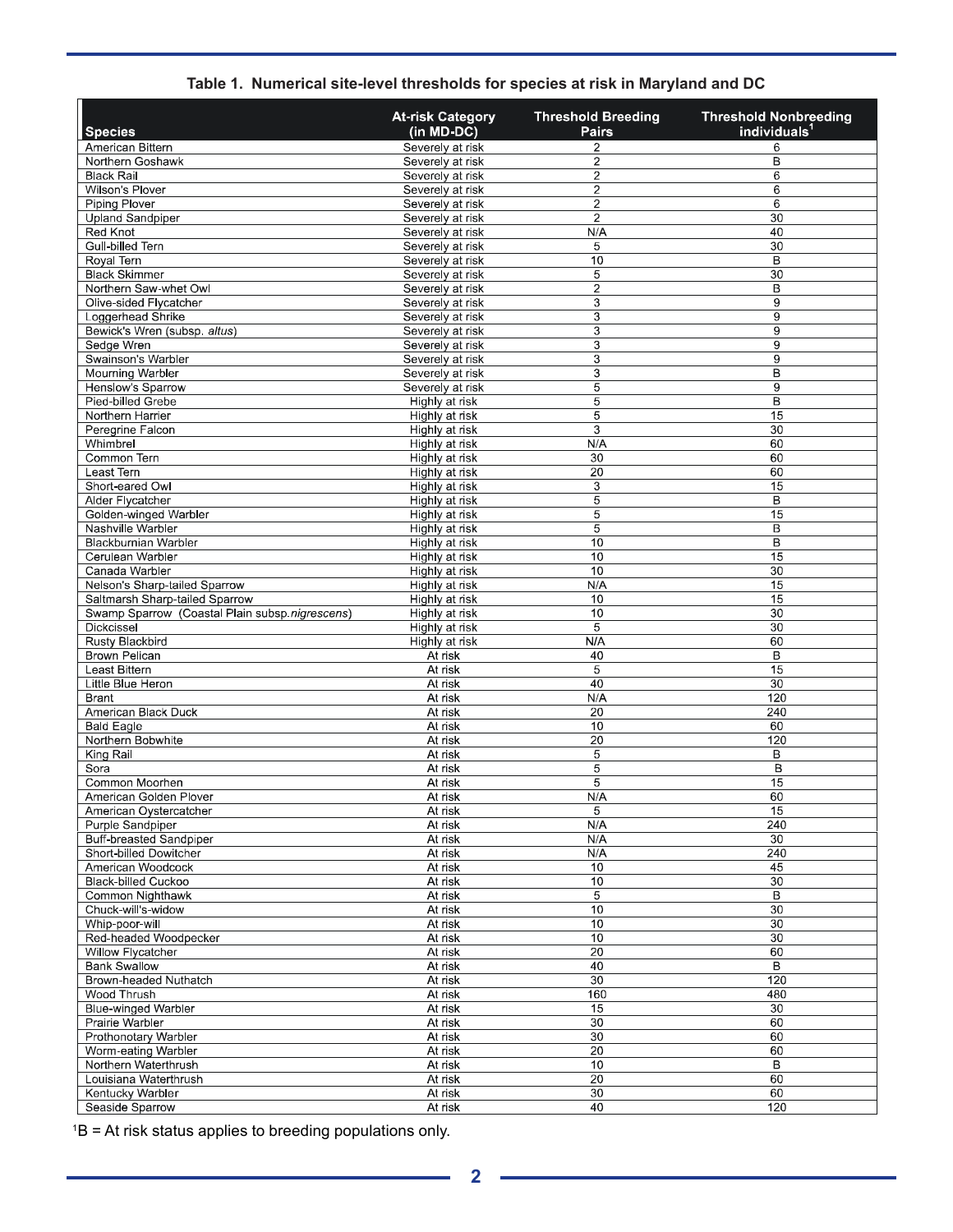As you examine the list of species at risk and their sitelevel thresholds in Table 1 note that is not based simply on rarity within Maryland and DC. All the birds listed as endangered, threatened or in need of conservation by the Maryland DNR are present, but so are some species that are widespread in the state, such as American Black Duck and Prairie Warbler. The latter are among those of conservation concern at the continental, or even global, scale, appearing on conservation listings such as Audubon's WatchList and the U.S. Fish and Wildlife Service's Birds of Conservation Concern. For such species the center of their geographical range, where their populations tend to be densest, is an important place to plan for their conservation. The site-level thresholds are lower for birds at greater risk because the aim is to capture a larger proportion of these species' populations in the network of IBAs.

Table 1. IBA site-level thresholds of bird species at risk in Maryland and DC. For further details see IBA criteria for site selection at : http://www.audubonmddc.org/ SciCon\_IBAs.html

Other criteria for IBAs include:

- Site supports a bird species assemblage characteristic of rare or representative habitats, e.g. Forest Interior Dwelling Species, grassland birds etc.
- Site has significant concentration of birds.
- Site where long-term research or monitoring continues to generate, and publish, high quality data of value to conservation planning at the statewide scale.

Please consult the Audubon Maryland-DC website for full details of the IBA criteria as well as exceptions. A site can meet as few as one of the criteria listed to be selected as an IBA. Copies of the criteria and nomination forms are available at Audubon's newly updated website at http:// www.audubonmddc.org/SciCon\_IBAs.html or by contacting Audubon MD-DC's Director of Bird Conservation, David Curson, at: Audubon MD-DC, 2437 Eastern Avenue, Baltimore, MD 21224, Tel: (410) 558 2473, e-mail dcurson@audubon.org.

# **WINTER BIRDING NEAR THE SOUTHWESTERN BORDER**

By Dean Newman

[*Editor's note: This is second part of a two part account in which Dean describes a whirlwind birding trip to New Mexico and Arizona this past January with old friend Roger and new friend Kevin.*]

Amongst the many birders we'd met so far on our trip—a disproportionate number from Maryland whose names I recognized from MDOsprey—we'd heard about a Rufousbacked Robin at Boyce Thompson Arboretum in Superior, AZ. Both Roger and Kevin had the bird for their AZ state AZ. Both Roger and Revin had the bird for their AZ state<br>lists and I, not knowing the arboretum was on the way,

never gave the bird a second thought. I needed it for a lifer. Driving east on US 60 back to Albuquerque, I was in the passenger seat contemplating the most wonderful tamales I'd purchased at the last gas station—Roger wouldn't let us stop for lunch—when we spotted the entrance literally seconds ahead. Kevin said something about it being too bad no one needed the bird and I, through a mouthful of mystery meat in chili sauce muttered a muffled, "I do". Roger slid the car into the parking lot on two wheels. Are these great friends or what?

It was around 1:00 p.m. when we arrived at the arboretum and inquiries of the staff there informed us the robin was usually seen between 3:30 p.m. and 4:00. Never once did the other two complain. On the contrary, Kevin and Roger made it their life mission to show me that bird. We birded the grounds picking up several species, including Crissal and Curve-billed Thrasher while we waited for the robin to appear. Right on cue, at 3:30, Roger muttered "Here's the robin", and twenty awaiting birders raced toward him. There, sitting right out in the open, fifty feet away, was the bird.

Seems I wasn't the only one who needed it for a lifer. Folks were yahooing, high-fiving and dancing jigs when Roger made me stop and settle down. It was a long walk back to the car.

If you've never driven Route 60 between Phoenix and Albuquerque, you've missed one of the most interesting drives in America. Leaving Superior, headed east, you immediately enter mining country. Huge strip mines, while not beautiful but very interesting, have altered the shape of the terrain; making plateaus out of mountain tops and excavating deep pits that seem to drop forever. Soon after that you enter Salt Canyon. Although a "little brother" to the Grand Canyon, the fact that you're driving along its precipitous edge makes it every bit as awesome. After that its high desert with its chilly temperatures  $(+02^{\circ}$  F while we were there), altitude-specific conifers and one-horse towns securely anchored by ubiquitous convenience stores. Pronghorn, mule deer and elk supplement Pinyon Jays, Mountain and Western Bluebirds, and at least three subspecies of Dark-eyed Junco as natural interest items.

Stopping for gas in Datil, NM—there's only one place—I caught Roger with his face pressed tight against a pastry case filled with home-made pies. He was looking at a chocolate pecan number with a gaze most men reserve for Harley Davidson motorcycles, heavy machinery, or 20 yearold women; in that order. That's the only time I've ever seen him display unbridled lust and it was all focused on a pie. I had to agree. Whoever owns that gas station/café, can sure make good-looking pies.

About that time, Kevin had finished gassing up the car and yelled that we were "burning daylight". It's amazing how a little open range, drifting tumbleweeds and high-plains drifting can make even a fellow from Chattanooga talk like John Wayne. We were out in a flash and on our way to Bosque del Apache National Wildlife Refuge.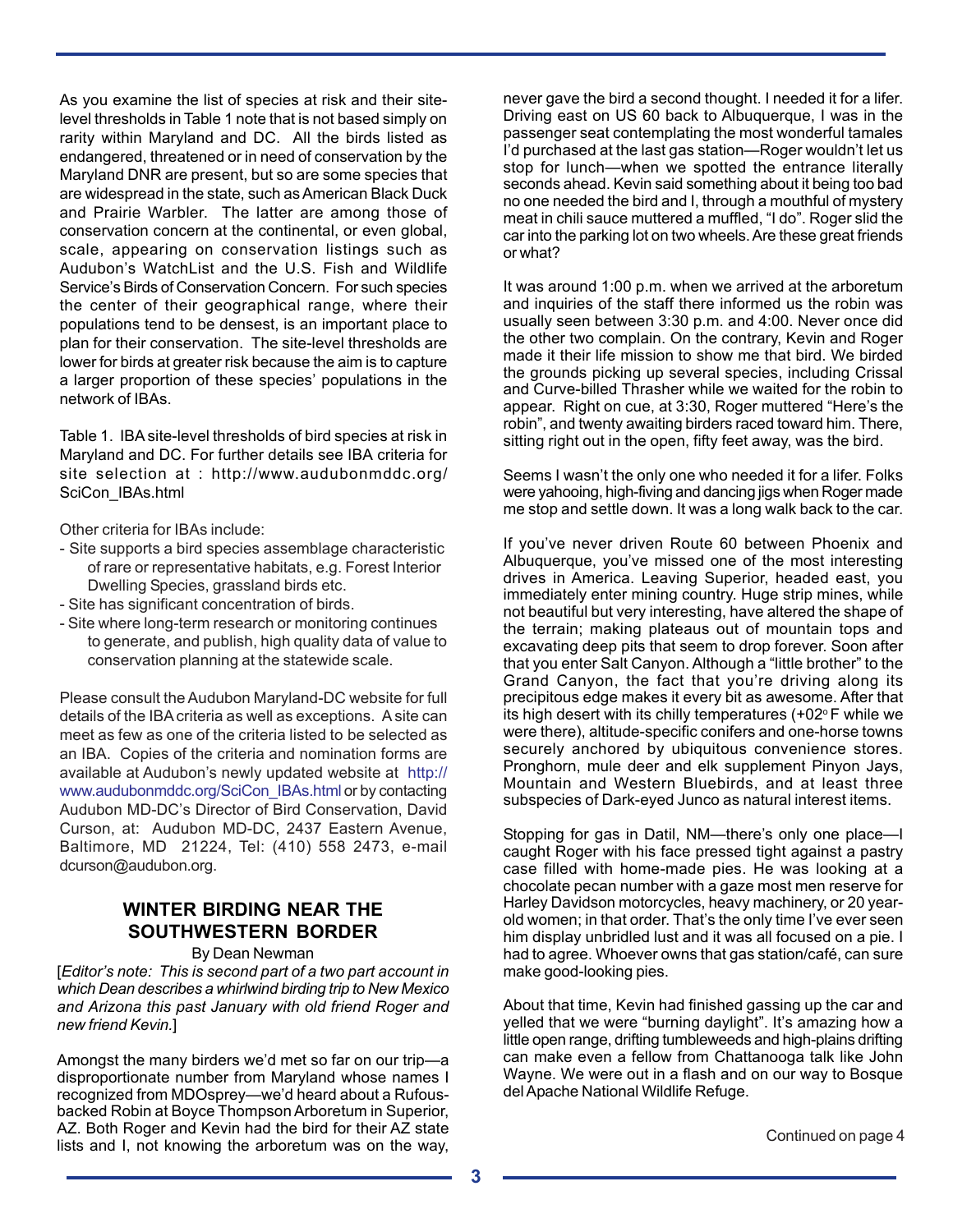Located about 100 miles south of Albuquerque, Bosque del Apache is famous for its wintering Sandhill Cranes. Thousands of them along with hundreds of thousands Snow and Ross' Geese greeted our arrival that afternoon. Golden Eagles were in fair numbers, and I for the first time was able to observe one perched. Over the years I've seen hundreds of Goldens across the West but I don't believe I've ever seen them any way other than flying. I felt silly asking my two superior-birder friends to help me identify a perched juvenile eagle but I was amazed how much smaller the bill and feet are as compared to a Bald Eagle. Even the body is smaller. Until then I was under the general impression the Golden was a larger bird. Of course, the field guides confirmed all they were saying. It just goes to show, epiphanies await you even in the familiar.

By far our best bird at the "Bosque" as we who are familiar with the refuge refer to it (think Barney Fife as I say that) was an overhead fly-by of a Prairie Falcon. Clearly showing its dark axillaries (arm pits), Kevin spotted the bird as I was raiding Roger's stash of fruit pies.

Yellow-headed Blackbirds composed about ten percent of the Icterids we saw and it was great practice for identifying them in Eastern flocks. As we left the refuge after sundown, Roger spotted a Great Horned Owl on a small limb over hanging the road. We photographed it and left it in peace. What a great ending to a great trip.

Our tally was 120 species for the trip. If you're interested, send me an email and I'll be glad to send you a trip list and even Roger's KILLER picture of the Streak-backed Oriole.

Unlike previous articles, the only "if-you-go" revelation I can offer to make your trip successful is to dress warmly. At temperatures under  $10^{\circ}$  F, even a small breeze will make your birding miserable. Don't trust weather reports for Albuquerque. Sandia Crest and most of US 60 is several thousand feet higher in elevation than the city and that makes a BIG difference.

If you use the web sites I've given and follow their advice you're sure to have a great trip. As always, if you have specific questions feel free to email me at dean.newman@verizon.net.

# **BIRDATHON FUNDRAISER WANTS YOUR HELP**

By George Jett

Sponsor a team or join one in this all-day event to tally as many species as possible within 24 hours. This is a friendly event to see which county team can brag of finding the most species of birds within that county in a 24-hour period. The date may change depending on the weather, and availability of teams, but the event will be held on the same day for all teams (see note in May Events).

This is an enjoyable way to raise money for SMAS. The first \$600 raised by the Charles County team goes to supporting the Second annual Youth Birding Camp. Other support can be directed to your favorite SMAS project such as the Education Fund. Sponsors can choose where the funds go, but all proceeds go to SMAS, and are fully tax deductible.

*Donations:* Sign up sheets will be available at the May 3 Monthly Meeting and June 4 Annual Meeting. You don't have to support any specific team but can also support the Birdathon by sending your tax deductible donations payable to "SMAS" to Will Daniel, Treasurer; SMAS, P.O. Box 181; Bryans Road, Maryland 20616. Thanks in advance for your support. It's never too late to donate!

If you wish to participate with a team or lead one, contact your county coordinator:

- Calvert Arlene Ripley; 301-855-2848; arleneripley@comcast.net
- Charles George Jett; 301-843-3524, gmjett@comcast.net
- St. Mary's Kyle Rambo; 301-757-0005; kyle.rambo@navy.mil

*The Rules*: All teams operate under the same rules. We use the American Birding Association rules which

Kenneth Bergling, Clements Barbara Bladen, Mechanicsvlle Ileen Bosta, California Kathleen Cain, Sunderland M. Cole, Dunkirk James Covert, Huntingtown Joy De Arce, Pr Frederick Mary Evans, California Prudence Goforth, Pt Republic Mike Hassay, St Leonard Nadene Henzsley, Clinton

# **WELCOME, NEW MEMBERS!**

Ray Hiebert, Coltons Point Susan Holmes, Great Mills Harry/Phyllis Hughes, Lusby Lori Keim, Accokeek Carol Kiburz, California Thomas Kidwell, Mechanicsvlle Gerard Kusluch, Lexington Park Claudia Kutzleb, Ft Washington Temple Madjeski, St Inigoes Wanda Markakis, Mechanicsvlle George McKinley, Huntingtown

Peter Murphy, Bryans Road Teresa Nunnenkamp, La Plata Laura Robins, Owings Majorie Rubala, Mechanicsvlle Joan Sampson, Lusby Helen Schaff, La Plata Mary Ann Schiller, Barstow George Schropp, Ft Washington Mary Steveling, Lusby Winfield Taylor, Clinton Darryl Zoller, Dunkirk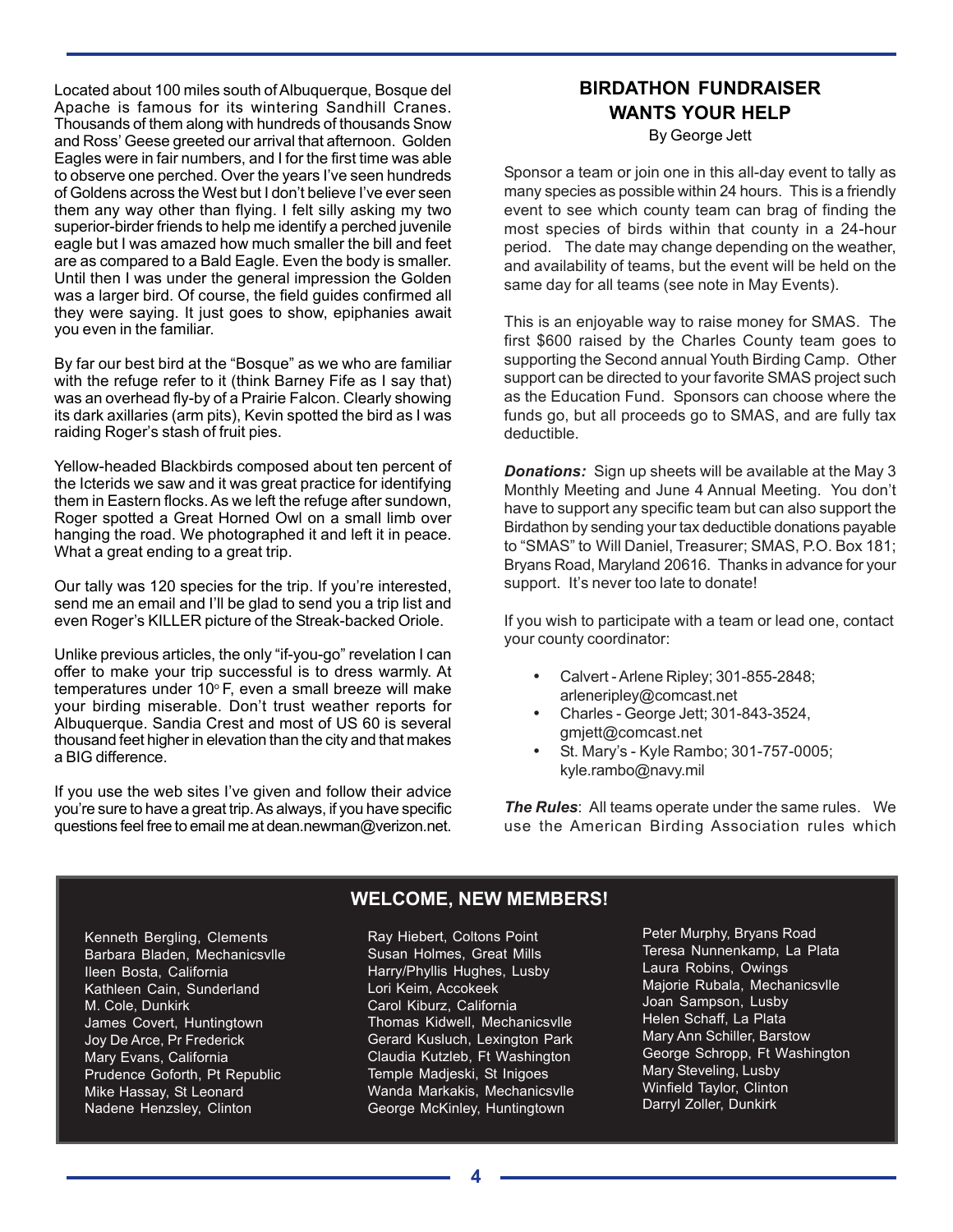standardize the procedure, and put less stress on the birds being observed. The event is for a single day, and up to 24 hours. Species can be listed by sight or sound. Each member of the team should see/hear and identify at least 95 percent of the species reported. No tape playback is permitted during the entire 24-hour period since some birds may be on breeding territory. Scouting is permitted but not required, and stake out nests can be used. To count the nesting species, stand close enough to the nest to see it, and wait 5 minutes before moving on.

Teams can be more than four birders, but team members must stay within sight of each other, unless in the bathroom. Birding through sun roofs is permitted, but discouraged for the driver. Teams should bird only in their team's county. If a team finds a "mega-rarity" (e.g., Yellowheaded Blackbird), they should call the other teams. The other teams called can decide to leave their county, but new species cannot be counted until they return to the assigned county. Rare birds must be documented either in writing or photos. Team captains decide what species are counted, disputes to be settled at gun point and ten paces. This is an honor system.

*The Results*: The tally rally and the announcement of the winners will be held at the annual meeting on June 4. Come and join in the festivities at the Hard Bargain Farm. See the website for details.

Events continued from page 6

#### **May 20—**Saturday—8 a.m. **Field Trip**

Smallwood State Park, Charles County. **Nesting and Late Migrant Land and Shore Birds.** Leader: Jean Artes, 301- 743-2288, pojartes@aol.com. Half-day trip. From Rte. 225 at Mason Springs, go south on Rte 224 about 4 mi. to the park entrance on the right. Especially good for forest interior birds, but we will also look for Red-headed Woodpecker, late waterfowl, shorebirds, nesting and late migrating neotropical migrants. Previous years have yielded Least and Olive-sided Flycatchers. Bring a telescope if you have one. Facilities available, there may be an entrance fee.

#### **May 27**—Saturday—8 a.m. **Field Trip**

St. Mary's River State Park, St. Mary's County. **Nesting birds in Southern Maryland.** Leader: Bob Boxwell, 410- 394-1300, robertjohnboxwell@yahoo.com. Hone your atlasing skills. The combination of forest and swamp habitat should yield a variety of nesting birds. Some walking required. Take Indian Bridge Rd. from Rte. 4 between Leonardtown and California, and meet at the second hunters' parking lot on the left in about 4 miles. No facilities, no fee.

#### **May 31**—Wednesday—7 p.m. **Board of Directors Meeting**

Location to be determined. Directors meetings are open to any member. Contact your County Representative or any Director or Officer for details of time and place.

#### ○○○○○○○○○○○○○○○○○○○○○○○○○○○○○○○○○○○○○○○○○○○○○ ○○○○○○○○○○○○○○○○○○○○○○○ **NEW OR RENEWAL MEMBERSHIP APPLICATION**

- $\Box$  Please enroll me as a member of the Audubon Family and the Southern Maryland Audubon Society. I will receive the chapter newsletter, *The Osprey*, and all my dues will support environmental efforts in Southern Maryland.
- Please enroll me as a member of the National Audubon Society at the Introductory Offer.My membership will also include membership in the Southern Maryland Audubon Society. I will receive National's *Audubon* magazine, the chapter newsletter, *The Osprey*, and support National and local environmental causes. A fraction of my dues will be returned to the local chapter.
- Please **renew** my membership in the National Audubon Society and the local chapter, the Southern Maryland Audubon Society. A fraction of my dues will be returned to the local chapter.

| Name |                                                                                                             |                                              |  |
|------|-------------------------------------------------------------------------------------------------------------|----------------------------------------------|--|
|      | Address                                                                                                     |                                              |  |
|      | $City \_$                                                                                                   | State<br>Zip                                 |  |
|      | <b>Chapter-Only Dues</b> (new/renewal)<br>Make check payable to<br><b>Southern Maryland Audubon Society</b> |                                              |  |
|      |                                                                                                             | Individual/Family 1yr \$20 2yr \$38 3yr \$56 |  |
|      | Senior/Student                                                                                              | 1 yr \$15 2 yr \$28 3 yr \$42                |  |
|      | <b>Optional Donation</b>                                                                                    | \$                                           |  |

**Mail to: Southern Maryland Audubon Society Attn: Membership P.O.Box 181 Bryans Road, MD 20616**

#### **National Dues, Make check payable to National Audubon Society**

| ப  | Introductory Offer - 1 year  | \$20 |
|----|------------------------------|------|
| ⊔. | Introductory Offer $-2$ year | \$30 |
|    | $\Box$ Senior/Student        | \$15 |
| ப  | Renewal Rate                 | \$35 |